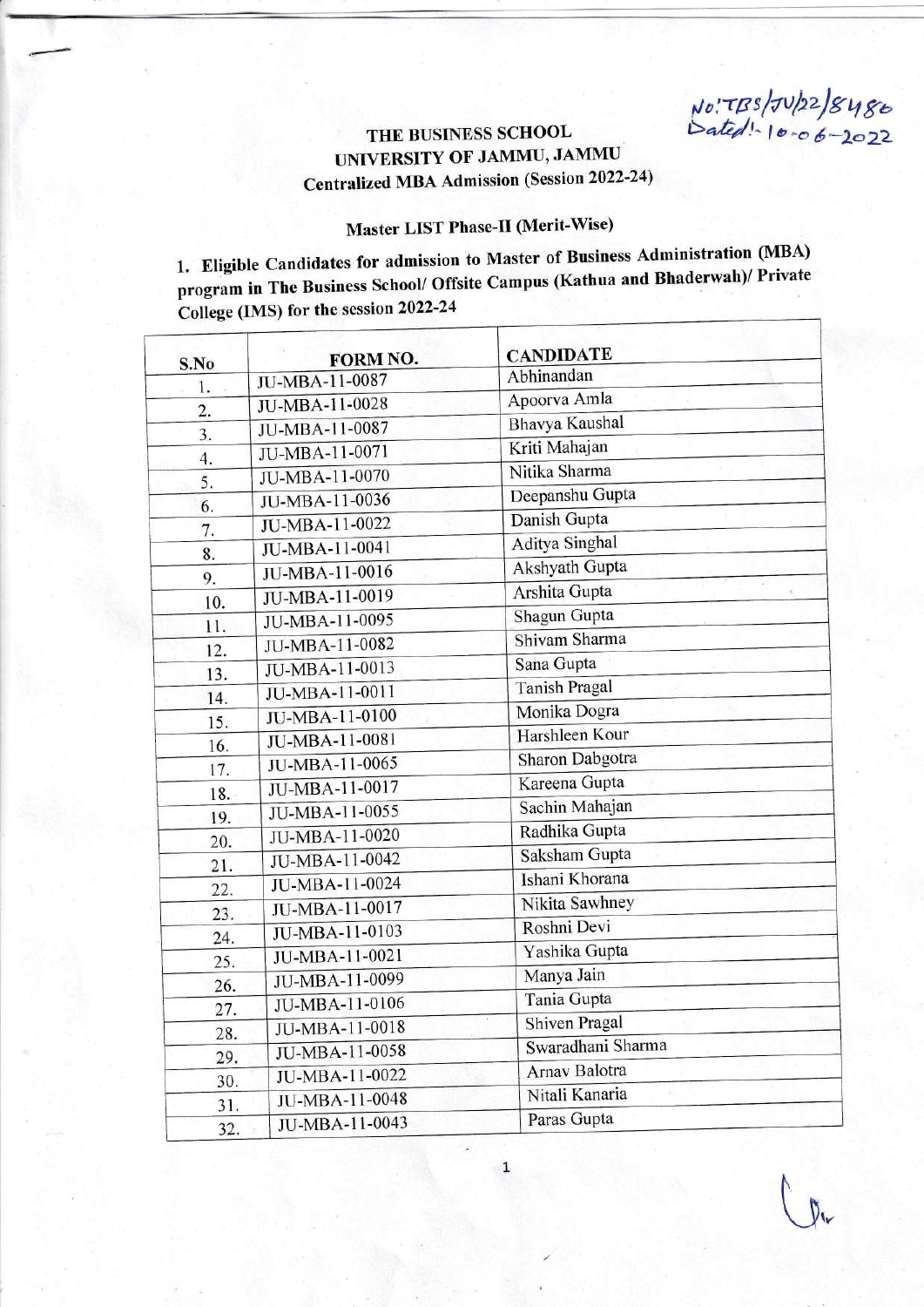| 33. | JU-MBA-11-0086 | Naman Gupta              |
|-----|----------------|--------------------------|
| 34. | JU-MBA-11-0088 | Ananya Jain              |
| 35. | JU-MBA-11-0064 | Ritika Sharma            |
| 36. | JU-MBA-11-0108 | Anshika Gupta            |
| 37. | JU-MBA-11-0062 | Arushi Sharma            |
| 38. | JU-MBA-11-0059 | Riya Chowdhary           |
| 39. | JU-MBA-11-0090 | Naman Gupta              |
| 40. | JU-MBA-11-0091 | Ashima Thapa             |
| 41. | JU-MBA-11-0079 | Govind                   |
| 42. | JU-MBA-11-0019 | Aashima Gupta            |
| 43. | JU-MBA-11-0060 | Shingarika Sharma        |
| 44. | JU-MBA-11-0063 | Ambika Puri              |
| 45. | JU-MBA-11-0032 | Anish Jain               |
| 46. | JU-MBA-11-0030 | Ansh Khanna              |
| 47. | JU-MBA-11-0015 | Keshav Kumar             |
|     | JU-MBA-11-0003 | Anjali                   |
| 48. | JU-MBA-11-0105 | Ashish Bandral           |
| 49. | JU-MBA-11-0023 | <b>Ubaid Irshad Waza</b> |
| 50. | JU-MBA-11-0029 | Taranjeet Kour           |
| 51. | JU-MBA-11-0027 | Rashi Pandita            |
| 52. | JU-MBA-11-0038 | Abhinav Sharma           |
| 53. | JU-MBA-11-0014 | Aryan Sawhney            |
| 54. | JU-MBA-11-0092 | Sarabjeet Singh          |
| 55. | JU-MBA-11-0050 | Aditya Verma             |
| 56. | JU-MBA-11-0098 | Yudhvir Singh Jamwal     |
| 57. | JU-MBA-11-0080 | Priyanka Mahajan         |
| 58. | JU-MBA-11-0025 | Shriya Kitchloo          |
| 59. | JU-MBA-11-0026 | Dhwani Pathania          |
| 60. | JU-MBA-11-0074 | Sahin Bamba              |
| 61. | JU-MBA-11-0085 | Achintya Jain            |
| 62. | JU-MBA-11-0072 | Abhisht Gupta            |
| 63. | JU-MBA-11-0061 | Shamli Sharma            |
| 64. | JU-MBA-11-0077 | Ranjan Bharadwaj         |
| 65. | JU-MBA-11-0040 | Aniket Mahajan           |
| 66. | JU-MBA-11-0068 | Manav Choudhary          |
| 67. |                | Vanshika Sharma          |
| 68. | JU-MBA-11-0097 | Ajay singh               |
| 69. | JU-MBA-11-0078 | Ishan Mehra              |
| 70. | JU-MBA-11-0102 | Dishant Chalotra         |
| 71. | JU-MBA-11-0035 | Akshit Kakkar            |
| 72. | JU-MBA-11-0031 | Shahbaz Ahmed Khan       |
| 73. | JU-MBA-11-0049 | Manish Sharma            |
| 74. | JU-MBA-11-0075 |                          |

\*Errors and Omissions Excepted

U"